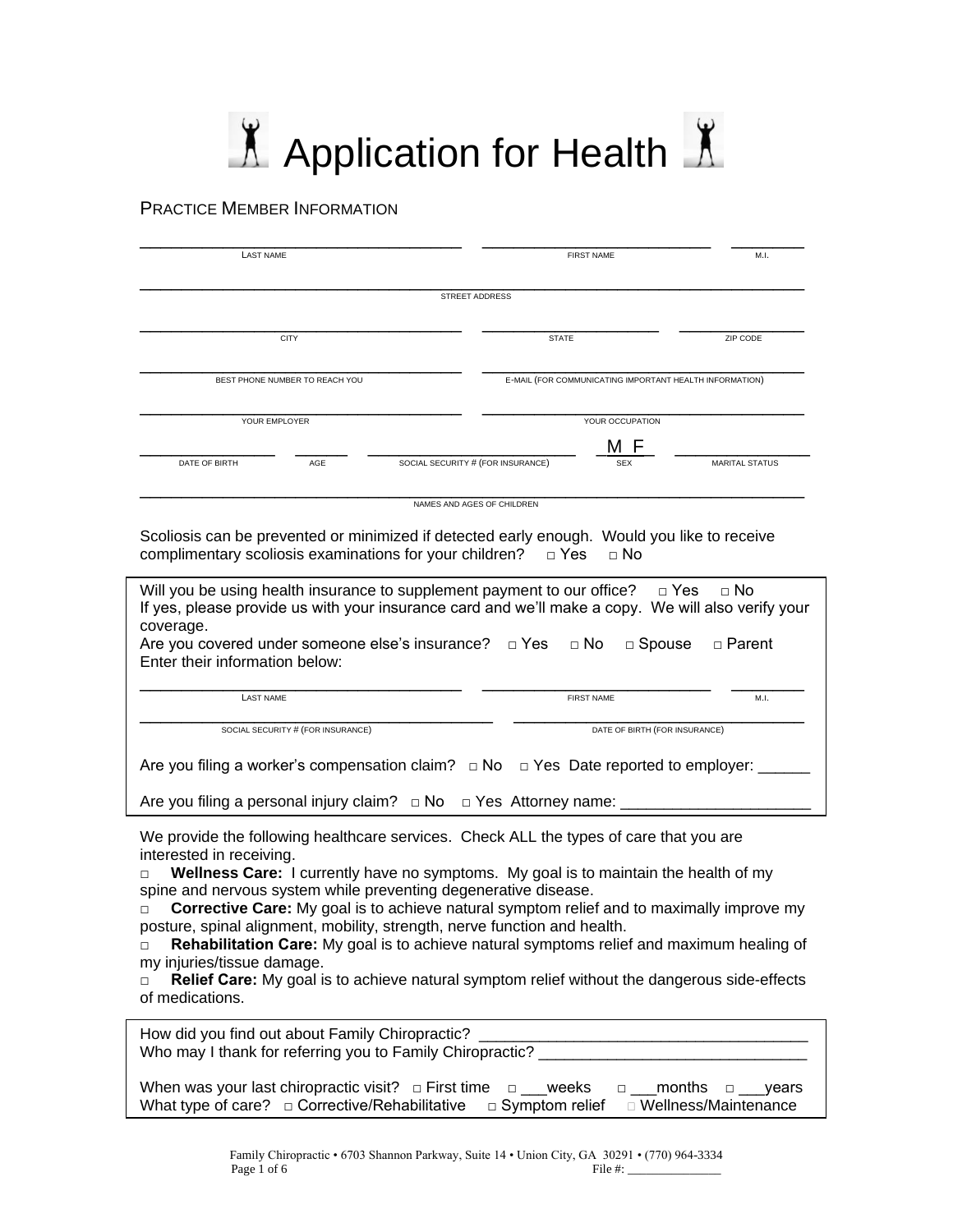$\sqrt{ }$  Check each of vour health problems.

# **HEAD PROBLEMS**

□ 1. Headaches or Migraines □ 2. TMJ (jaw) Pain/Clicking **SPINAL PROBLEMS** □ 3. Neck □ Pain □ Stiffness □ 4. Upper Shoulder (trapezius) Pain □ 5. Upper Back (Shoulder blades) Pain □ 6. Middle Back □ Pain □ Stiffness □ 7. Low Back □ Pain □ Stiffness □ 8. Pelvis/Buttock Pain **UPPER EXTREMITY (ARM) PROBLEMS** □ 9. Shoulder Joint Pain □ 10. Elbow Joint Pain □ 11. Wrist Pain □ 12. Hand □Pain □Numbness □Tingling □ 13. Arm □ Pain □Numbness □Tingling **LOWER EXTREMITY (LEG) PROBLEMS** □ 14. Hip Joint Pain □ 15. Knee Joint Pain □ 16. Ankle Joint Pain □ 17. Foot □ Pain □Numbness □Tingling □ 18. Leg □ Pain □Numbness □Tingling **CHEST, ABDOMINAL OR PELVIC PROBLEMS** □ 19. Chest Pain/ Symptoms □ 20. Abdominal Pain/ Symptoms □ 21. Pelvic Pain/ Symptoms

On the image below, circle the areas where your pain is located. Then number those areas in the order of most painful to least painful. Finally, if the pain radiates, draw an arrow to indicate the direction of the radiating pain.



□ Reaching overhead □ Rising out of chair / bed □ Showering or bathing

□ Staying asleep □ Using a computer

□ Walking □ Participating in

yardwork

□ Sitting □ Standing

## Answer the following questions regarding your health problems:

□ Driving Car □ Exercising

□ Getting to sleep □ Grocery shopping

Which health problem concerns you the most?

What do you feel caused your health problem? □ I don't know □ injury □ auto accident □ stress □ developed over time Explain:

Who have you seen previously for this health problem? □ No one □ Chiropractor □ Medical □ Physical Therapist

□ Lifting objects

□ Making love □ Lying down

What treatment did you receive?

Which of the following activities of daily life are being adversely affected by your current health problem? □ Household chores

□ Getting in/out of car □ Looking over shoulder

- □ Bending over
- □ Caring for family
- □ Climbing stairs □ Concentrating
- □ Dressing self
- 

Other activities not listed: \_\_\_\_\_\_\_\_\_\_\_\_\_\_\_\_\_\_\_\_\_\_\_\_\_\_\_\_\_\_\_\_\_\_\_\_\_\_\_\_\_\_\_\_\_\_\_\_\_\_\_\_\_\_\_\_\_\_\_\_\_\_\_\_\_\_\_\_\_\_\_\_\_\_\_\_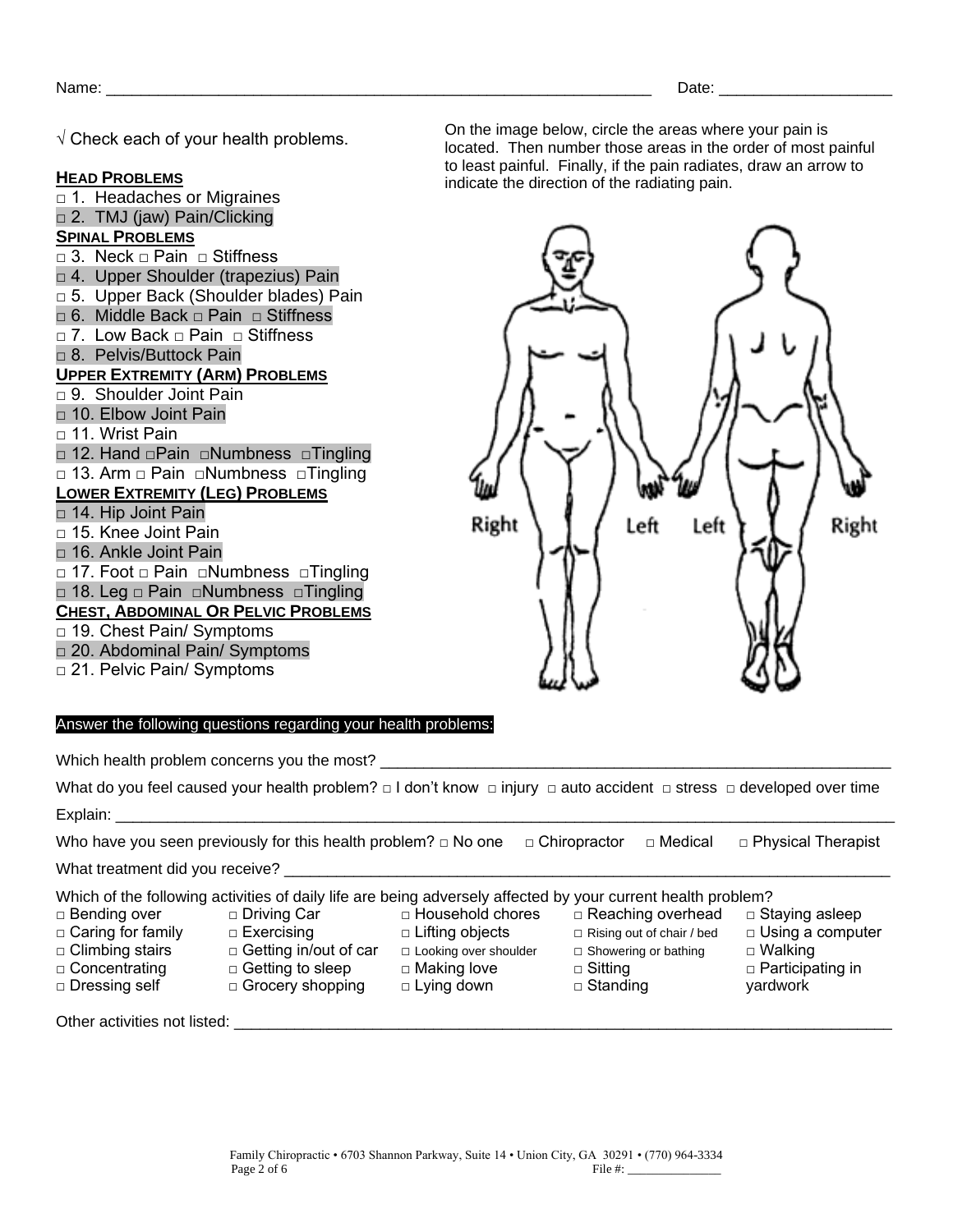Name: where the contract of the contract of the contract of the contract of the contract of the contract of the contract of the contract of the contract of the contract of the contract of the contract of the contract of th

Below are lists of diseases which may seem unrelated to the purpose of your appointment. However, these questions must be answered carefully as these problems can affect your overall course of care.

> □ Influenza □ Pleurisy  $\Box$  Arthritis □ Epilepsy

□ Lumbago □ Eczema

□ Mental Disorders

#### **CHECK ANY OF THE FOLLOWING DISEASES YOU HAVE HAD:**

- □ Pneumonia
- □ Rheumatic Fever
- $\Box$  Polio
- □ Tuberculosis
- □ Whooping Cough
- □ Anemia
- □ Measles

□ Small Pox □ Chicken Pox □ Diabetes

□ Mumps

- □ Cancer
- □ Heart Disease
- □ Thyroid
- **CHECK ANY OF THE FOLLOWING YOU HAVE HAD THE PAST 6 MONTHS:**

# **MUSCULOSKELETAL CODE**

- □ Low Back Pain
- □ Pain Between Shoulders
- □ Neck Pain
- □ Arm Pain
- □ Joint Pain/ Stiffness
- □ Walking Problems
- □ Difficult Chewing/ Clicking Jaw
- $\Box$  General Stiffness

## **NERVOUS SYSTEM CODE**

- □ Nervous
- □ Numbness
- □ Paralysis
- □ Dizziness
- □ Forgetfulness
- □ Confusion/ Depression
- □ Fainting
- □ Convulsions
- □ Cold/ Tingling Extremities
- □ Stress

#### **GENERAL CODE**

- **□** Fatigue
- □ Allergies
- □ Loss of Sleep
- □ Fever
- □ Headaches

# **GASTRO-INTESTINAL CODE**

- □ Poor/Excessive Appetite
- □ Excessive Thirst
- □ Frequent Nausea
- □ Vomiting
- □ Diarrhea
- □ Constipation
- $\Box$  Hemorrhoids
- □ Liver Problems
- □ Gall Bladder Problems
- □ Weight Trouble □ Abdominal Cramps
- Patient Signature: \_\_\_\_\_\_\_\_\_\_\_\_\_\_\_\_\_\_\_\_\_\_\_\_\_\_\_\_\_\_\_\_\_\_\_\_\_\_\_\_\_\_\_\_\_\_\_\_\_\_\_\_\_\_\_\_Date: \_\_\_\_\_\_\_\_\_\_\_\_\_\_\_\_\_\_\_\_\_
- □ Gas/ Bloating After Meals □ Heartburn
- □ Black/ Bloody Stool
- □ Colitis

## **GENITO-URNIARY CODE**

- □ Bladder Trouble
- □ Painful/ Excessive Urination
- □ Discolored Urine

## **C-V-R CODE**

- □ Chest Pain □ Short Breath □ Blood Pressure Problems □ Irregular Heartbeat □ Heart Problems
- □ Lung Problems/ Congestion
- □ Varicose Veins
- □ Ankle Swelling
- □ Stroke

## **EENT CODE**

- □ Vision Problems □ Dental Problems
- □ Sore Throat
- □ Ear Aches
- □ Hearing Difficulty
- □ Stuffed Nose

#### **MALE/FEMALE CODE**

- □ Menstrual Irregularity
- □ Menstrual Cramps
- □ Vaginal Pain/ Infection
- □ Breast Pain/ Lumps
- □ Prostate/ Sexual Dysfunction

# **OTHER PROBLEMS**

- □ \_\_\_\_\_\_\_\_\_\_\_\_\_\_\_\_\_\_\_\_\_\_\_\_
- □ \_\_\_\_\_\_\_\_\_\_\_\_\_\_\_\_\_\_\_\_\_\_\_\_ □ \_\_\_\_\_\_\_\_\_\_\_\_\_\_\_\_\_\_\_\_\_\_\_\_

Have you been tested HIV positive? □ Yes □ No

#### **FEMALES ONLY:**

When was your last period? \_\_\_\_\_\_\_\_\_\_\_\_\_\_\_\_\_\_\_\_\_\_\_

Are you pregnant? Yes No

#### **FAMILY HISTORY**

The following members have a same or similar problem as I do:

- $\sqcap$  Mother
- $\Box$  Father
- □ Brother
- $\sqcap$  Sister
- □ Spouse
- $\sqcap$  Child

# **Medication Name, Dosage, and Frequency:**

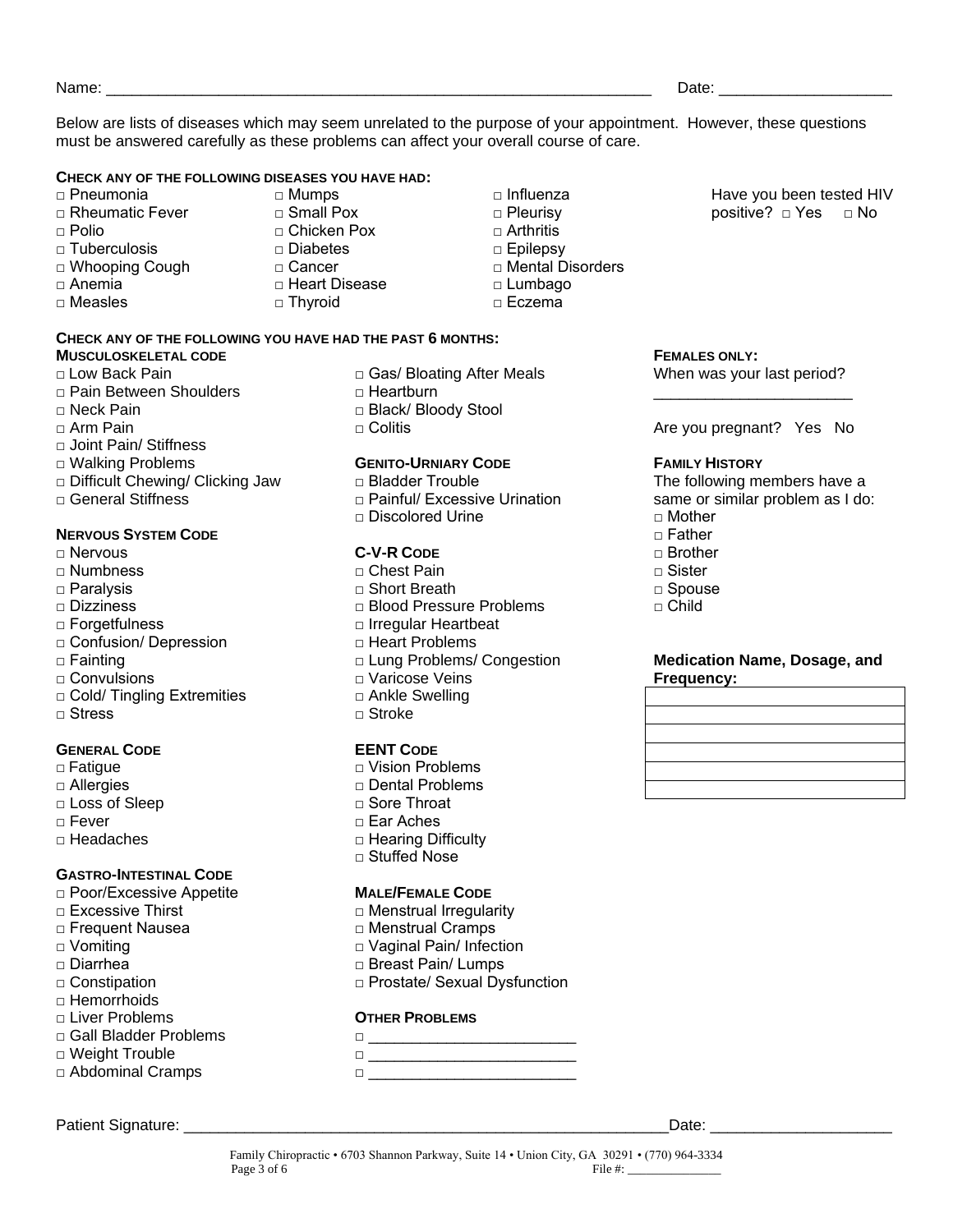# **FAMILY CHIROPRACTIC TERMS OF ACCEPTANCE AND CONSENT TO TREAT**

When a patient seeks chiropractic healthcare and we accept a patient for such care, it is essential for both to be working towards the same objective.

Chiropractic has only one goal. It is important that each patient understands both the objective and the method that will be used to attain it. This will prevent any confusion or disappointment.

**Adjustment:** The adjustment is the specific application of forces to facilitate the body's correction of vertebral subluxation (nerve interference). Our chiropractic method of correction is by specific adjustments of the spine.

**Health:** The state of optimal physical, mental and social well being, not merely the absence of disease or infirmity.

**Vertebral Subluxation:** A misalignment of one or more of the 24 vertebra in the spinal column which causes disturbance of nerve function and interference to the transmission of nerve impulses, resulting in a lessening of the body's innate ability to express its maximum health potential.

We do not offer to diagnose or treat any disease. We only offer to diagnose either vertebral subluxations or neuromusculoskeletal conditions. However, if during the course of a chiropractic spinal examination we encounter nonchiropractic or unusual findings, we will advise you. If you desire advice, diagnosis or treatment for those findings, we will recommend that you seek the services of another health care provider.

Regardless of what the disease is called, we do not offer to treat it. Nor do we offer advice regarding treatment prescribed by others. OUR ONLY PRACTICE OBJECTIVE is to eliminate a major interference to the expression of the body's innate intelligence. Our only method is specific adjusting to correct vertebral subluxations. However, we may use other procedures to help your body hold the adjustments.

Though chiropractic adjustments and treatments are usually beneficial and seldom cause any problem, I understand and am informed that there are some risks to treatment. Risks include, but are not limited to: fractures, disc injuries, cerebrovascular accidents and sprains. I understand that chiropractic is not an exact science and that, therefore, reputable practitioners cannot fully guarantee results. I acknowledge that no guarantee or assurance that has been made by anyone regarding the chiropractic treatment that I have requested and authorized.

I, **\_\_\_\_\_\_\_\_\_\_\_\_\_\_\_\_\_\_\_\_\_\_\_\_\_\_\_\_\_\_\_\_\_\_\_\_\_\_\_\_\_\_** have read and fully understand the above statements. All  **Patient Name**

questions regarding the doctor's objectives pertaining to my care in this office have been answered to my complete satisfaction and alternatives to treatment have been reviewed at my request. I hereby consent to and authorize chiropractic examination, chiropractic adjustments and other treatments, diagnostic x-rays, physiotherapy and rehabilitation as deemed necessary by the doctor. I intend this consent to apply to all my present and future treatments at this office.

I also acknowledge that I was provided a copy of the Notice of Privacy Practices and that I have read (or had the opportunity to read if I so chose) and understand the Notice.

\_\_\_\_\_\_\_\_\_\_\_\_\_\_\_\_\_\_\_\_\_\_\_\_\_\_\_\_\_\_\_\_\_\_\_ \_\_\_\_\_\_\_\_\_\_\_\_\_\_\_\_\_\_\_\_\_\_\_\_\_\_\_\_\_ \_\_\_\_\_\_\_\_\_\_\_\_ **Patient Signature Date Consent to treat minor child** I \_\_\_\_\_\_\_\_\_\_\_\_\_\_\_\_\_\_\_\_\_\_\_\_\_\_\_\_\_\_\_\_\_\_\_\_\_\_\_\_\_ being the parent of legal guardian of \_\_\_\_\_\_\_\_\_\_\_\_\_\_\_\_\_\_\_\_\_\_\_\_\_\_ Patient Name(s) \_\_\_\_\_\_\_\_\_\_\_\_\_\_\_\_\_\_\_\_\_\_\_\_\_\_\_\_\_\_\_\_\_\_\_\_\_\_\_\_\_\_\_\_\_\_ have read and fully understand the above terms of acceptance and hereby consent to and authorize chiropractic examination, treatment, physiotherapy and rehabilitation as deemed necessary by the doctor for my child(ren).

> Family Chiropractic • 6703 Shannon Parkway, Suite 14 • Union City, GA 30291 • (770) 964-3334 Page  $4 \text{ of } 6$  File  $\#$ :

\_\_\_\_\_\_\_\_\_\_\_\_\_\_\_\_\_\_\_\_\_\_\_\_\_\_\_\_\_\_\_\_\_\_\_\_\_\_\_\_\_\_\_\_\_\_\_\_\_\_\_\_\_\_\_\_ \_\_\_\_\_\_\_\_\_\_\_\_\_\_\_\_\_\_\_\_\_\_\_\_

**Parent or Legal Guardian Signature** Date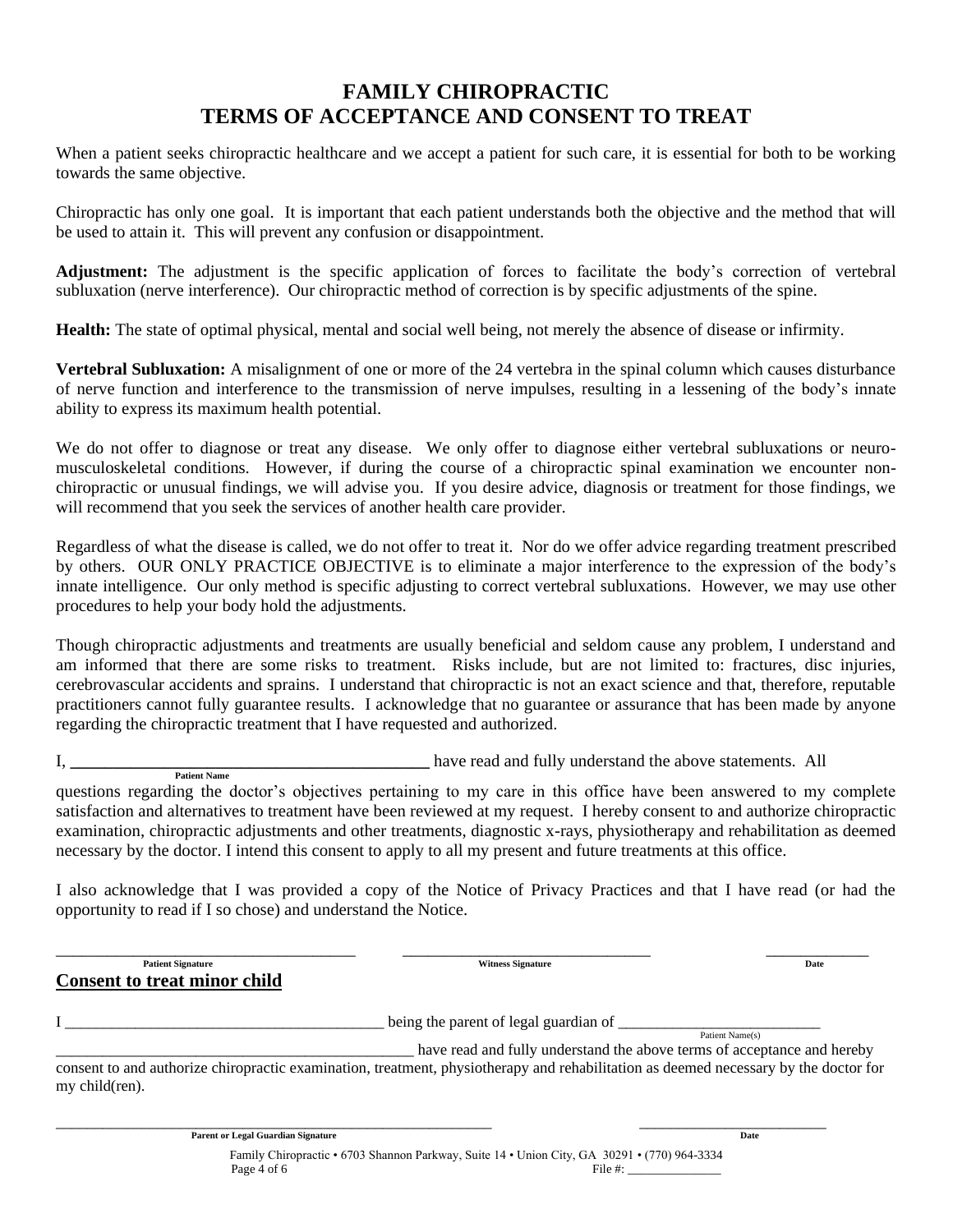# **Authorization to Release Protected Health Information**

|                                                          | Entity currently in possession of PHI                                                                                                                                                                                                                                                                                                                 |                                                        |  |
|----------------------------------------------------------|-------------------------------------------------------------------------------------------------------------------------------------------------------------------------------------------------------------------------------------------------------------------------------------------------------------------------------------------------------|--------------------------------------------------------|--|
|                                                          | address                                                                                                                                                                                                                                                                                                                                               |                                                        |  |
|                                                          | address                                                                                                                                                                                                                                                                                                                                               |                                                        |  |
|                                                          | phone number • fax number                                                                                                                                                                                                                                                                                                                             |                                                        |  |
|                                                          |                                                                                                                                                                                                                                                                                                                                                       |                                                        |  |
|                                                          |                                                                                                                                                                                                                                                                                                                                                       |                                                        |  |
|                                                          | By signing this agreement, I authorize the above named clinic to use and/or disclose the following Protected                                                                                                                                                                                                                                          |                                                        |  |
|                                                          | Describe the Protected Health Information you are authorizing to be used and/or disclosed.                                                                                                                                                                                                                                                            |                                                        |  |
|                                                          | This information may be used and/or disclosed for the purpose of ________________                                                                                                                                                                                                                                                                     |                                                        |  |
|                                                          | Describe each purpose for which you are authorizing the use or disclosure.                                                                                                                                                                                                                                                                            |                                                        |  |
| <b>OR</b><br>fax: (770) 306-2680                         | If applicable, I authorize the above named clinic to disclose this information to:<br>Family Chiropractic, 6703 Shannon Parkway, Suite 14, Union City, GA 30291                                                                                                                                                                                       |                                                        |  |
|                                                          | This authorization expires <u>Date</u> or event upon which authorization expires.                                                                                                                                                                                                                                                                     |                                                        |  |
|                                                          |                                                                                                                                                                                                                                                                                                                                                       |                                                        |  |
| protected by federal privacy regulations.<br>revocation. | I understand that once the information is released it may be re-disclosed by the recipient and may no longer be<br>I understand that I may revoke this authorization at any time by notifying, in writing, the above named clinic.<br>However, a revocation will not affect any actions taken by the above named clinic prior to their receipt of the |                                                        |  |
| I understand that my treatment                           | $\Box$ can<br>$\Box$ cannot<br>understand I may refuse to sign this authorization.                                                                                                                                                                                                                                                                    | be conditioned on whether I sign this authorization. I |  |
|                                                          | Signature of Patient, Parent, Guardian, or Personal Representative                                                                                                                                                                                                                                                                                    | Date                                                   |  |
|                                                          | Please print name of Patient, Parent, Guardian, or Personal Representative                                                                                                                                                                                                                                                                            | Relationship to Patient                                |  |

**A Copy Of This Signed Authorization Must Be Provided To The Patient.**